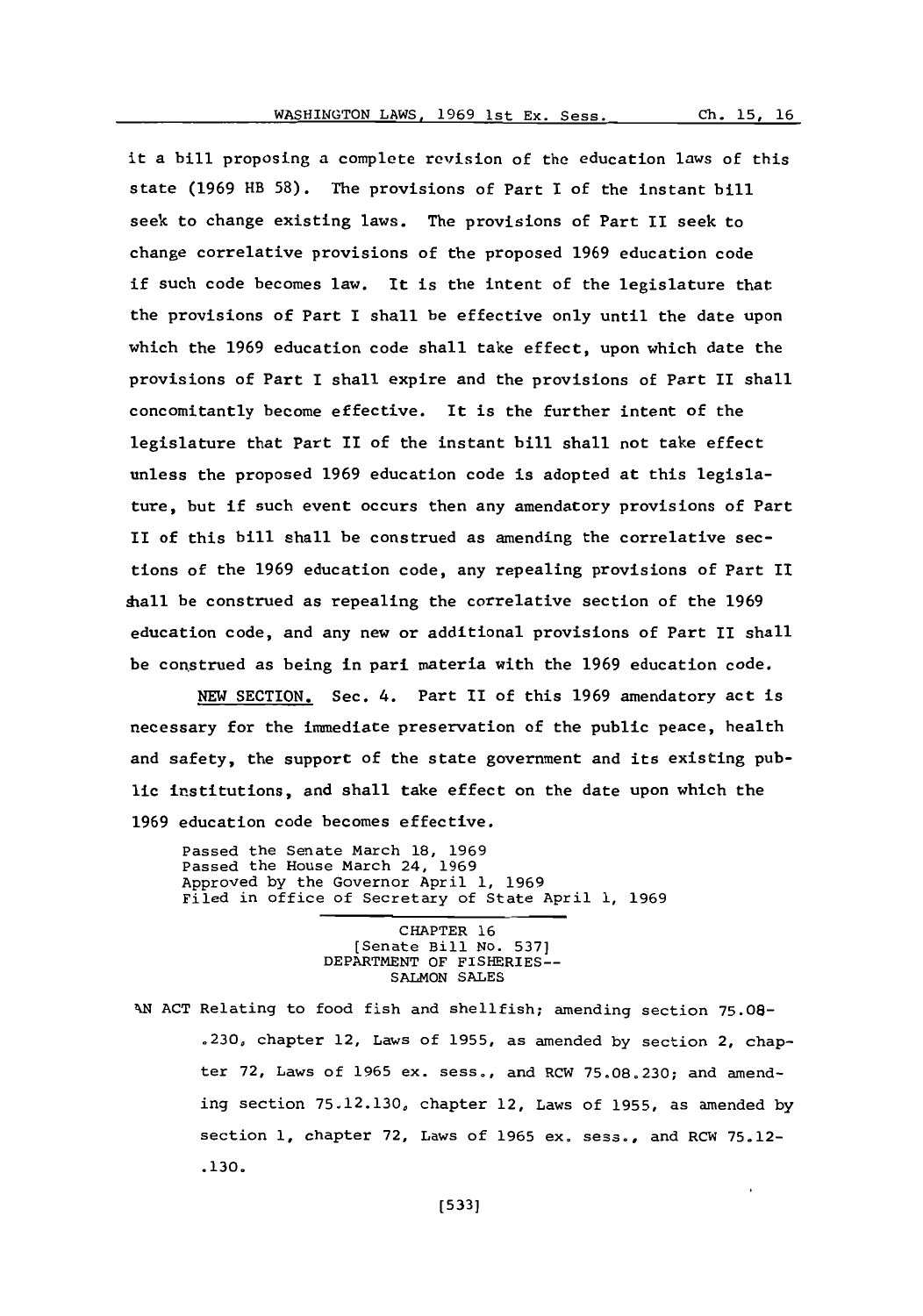BE IT **ENACTED** BY THE LEGISLATURE OF THE **STATE** OF WASHINGTON:

Sec. **1.** Section **75.08.230,** chapter 12, Laws of **1955,** as amended **by** section 2, chapter **72,** Laws of **1965** ex. sess., and RCW **75- .08.230** are each amended to read as follows:

**All** license fees, taxes, fines, and moneys realized from the sale of property seized or confiscated under the provisions of this title, and all bail moneys forfeited under prosecutions instituted under the provisions of this title, and all moneys realized from the sale of any of the property, real or personal, heretofore or hereafter acquired for the state and under the control of the department, except such moneys as are realized from the sale of food fish or shellfish caught or taken during test fishing operations conducted **by** the department for the purpose of food fish or shellfish resource evaluation studies, all moneys collected for damages and injuries to any such property, and all moneys collected for rental or concessions from such property, shall be paid into the state treasury general fund: PROVIDED, That all such moneys as are realized from test fishing operations as aforesaid, shall be transmitted to the state treasurer who shall act as custodian, and the treasurer shall place such moneys in a special account known as receipts in excess of budget estimates, to be allotted **by** the governor, upon the request of the director of fisheries, for the purpose of defraying the costs of such test fishing; PROVIDED, FURTHER, That salmon taken in test fishing operations shall not be sold except during a season open to commercial fishing in the district that test fishing is being conducted: PROVIDED FURTHER, That fifty percent of all money received as fines together with all of the costs shall be retained **by** the county in which the fine was collected.

**All** fines collected shall be remitted monthly **by** the justice of the peace or **by** the clerk of the court collecting the same to the county treasurer of the county in which the same shall be collected, and the county treasurer shall at least once a month remit fifty percent of the same to the state treasurer and at the same time shall

[5341